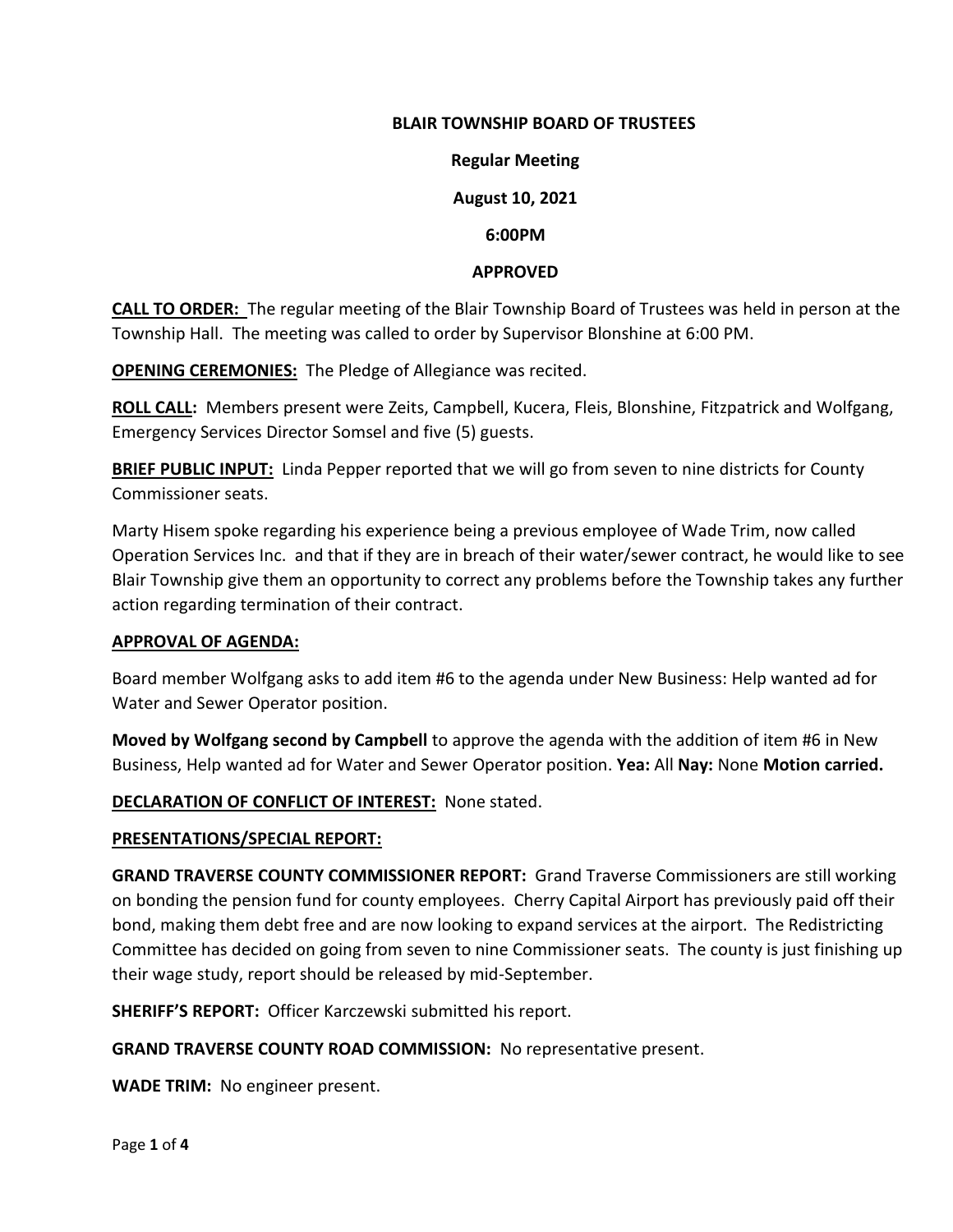# **OPERATION SERVICES REPORT:** Report submitted.

**TREASURER REPORT:** Board member Campbell gave her report.

## **ANNOUNCEMENTS/CORRESPONDENCE:**

Supervisor Blonshine' s update regarding the Fitness Court: The installers will be on site Wednesday (8/11/2021) and should be finished by Saturday (8/14/2021). Thank you to Eric Somsel, Scott Blonshine, Ryan Beaudry, Blair Township Fire Personnel and Andy Nickerson for help getting delivery of equipment unloaded and put away. We are still actively seeking donations for the Fitness Court. Update from Supervisor Blonshine on the TCAPS property and on-going conversations. The committee is waiting on the land survey report, TCAPS would like to retain 80 acres for future growth, which would leave the remaining 133 acres hopefully gifted to Blair Township for future site of Fire Department and Parks/Recreation. Supervisor Blonshine and maintenance coordinator Ryan painted the back and side of the pavilion in park, there are plans to paint the inside of pavilion and little league buildings later this summer. The sweet corn out in the community garden should be ready to pick in another week.

Reminder that the date for Blair Township clean-up day is September 18, 2021.

**CONSENT CALENDAR:** Board member Wolfgang requests that July 13, 2021, minutes be pulled for corrections, also board member Kucera requests that the Operation Services Report and Water Report be pulled for discussion.

| <b>FUND</b>         | <b>CHECK NUMBERS</b> | <b>TOTALS</b> |            | <b>REPORTS</b>                 |
|---------------------|----------------------|---------------|------------|--------------------------------|
| Pooled Operating    | #5149-5233           |               | 116,891.88 | <b>EMS Report</b>              |
| Trust & Agency Fund | #1087-1091           |               | 3,245.44   | Water Dept. Report             |
| <b>Tax Account</b>  | #6757-6765           |               | 299,210.70 | <b>Minutes Regular Meeting</b> |
| Payroll Check       | #1794-1791           |               | 22,872.62  | July 13, 2021.                 |
| Direct Deposit/EFT  |                      |               | 80,182.91  |                                |

Corrections/typos to Minutes corrected. Board member Kucera's discussion of Operation Services Report and Water Report centered around concerns of amount of past due bills, water being pumped to billable water usage and loss of gallons unaccounted for could be due to old meters, billing errors and or inherit loss of water. Discussion regarding forming a committee to investigate this will be added to next months agenda.

**Moved by Wolfgang second by Fitzpatrick** to approve the Consent Calendar with the exception of Operation Services Report and Water/Sewer Report and July 13, 2021, Regular Meeting Minutes. **Yea:** All **Nay:** None. **Motion Carried.**

## **UNFINISHED BUSINESS:**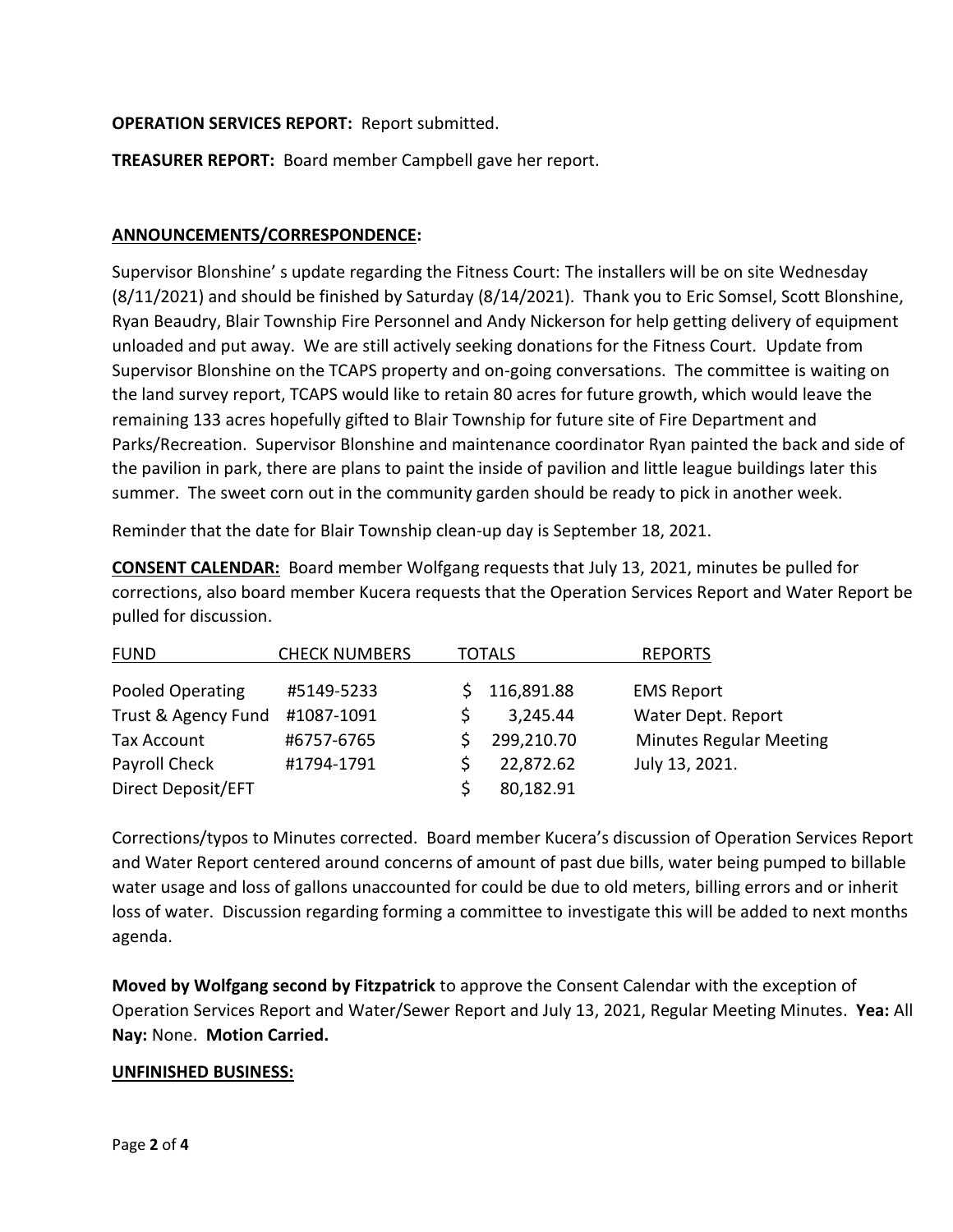- **1. Dangerous building at 4646 East Mobile Trail**. Homeowner came to the township and met with Supervisor Blonshine and OEO Jerome, he signed the Stipulation form that was prepared by Township attorney, and signature was notarized in the clerk's office. DTE has pulled the meter and capped the gas line, allowing Alpers Excavating to start clearing property.
- **2. Correct Resolution number on ARPA Fund Resolution.** It should be Resolution #2021-23 not #2021-08. **Moved by Wolfgang second by Kucera** to approve changing the number on ARPA Resolution to #2021-23 and correct the amount, third paragraph to two installments of \$475,823.00. **Yes:** Fitzpatrick, Blonshine, Fleis, Wolfgang, Campbell, Zeits and Kucera. **No:** None. **Motion Carried.**

## **NEW BUSINESS:**

**1. Quote for Streetlight at M37 and Grouse**

Placement of a 70-watt LED with installation of a new light pole on the corner of M37 and Grouse. **Moved by Blonshine second by Wolfgang** to approve installation of 70-watt light and pole at intersection M37 and Grouse. **Yes:** Blonshine, Fleis, Campbell, Wolfgang, Fitzpatrick, Kucera and Zeits. **No:** None. **Motion Carried.**

## **2. Road Name Approval Request of Soaring Ridge Drive and Golden Eagle Circle**

**Moved by Wolfgang second by Fleis** to approve road names of Soaring Ridge Drive and Golden Eagle Circle, respectively as we have all the required information. **Yes:** Campbell, Kucera, Fleis, Zeits, Blonshine, Fitzpatrick and Wolfgang. **No:** None. **Motion Carried.**

# **3. Approve job description for Emergency Services Chaplin**

**Moved by Wolfgang second by Blonshine** to approve a job description for Emergency Services Chaplin with the exclusion of item C-1 wording of: "or upon discretion" regarding responding criteria to emergency situations. **Yea:** All. **Nay:** None. **Motion Carried.**

## **4. Enter into a billing services agreement with Long Lake Fire/Rescue**

Discussion that Long Lake Fire/Rescue will soon start EMS transportation. They expect 300 or less calls per year, and our current biller Kim feels she can easily manage taking over their billing. **Moved by Wolfgang second by Fleis** to approve the billing service agreement between Blair Emergency Services and Long Lake Fire/Rescue with corrections made to typos to current proposed agreement. **Yes:** Zeits, Blonshine, Fitzpatrick, Wolfgang, Campbell, Kucera and Fleis. **No:** None. **Motion Carried.**